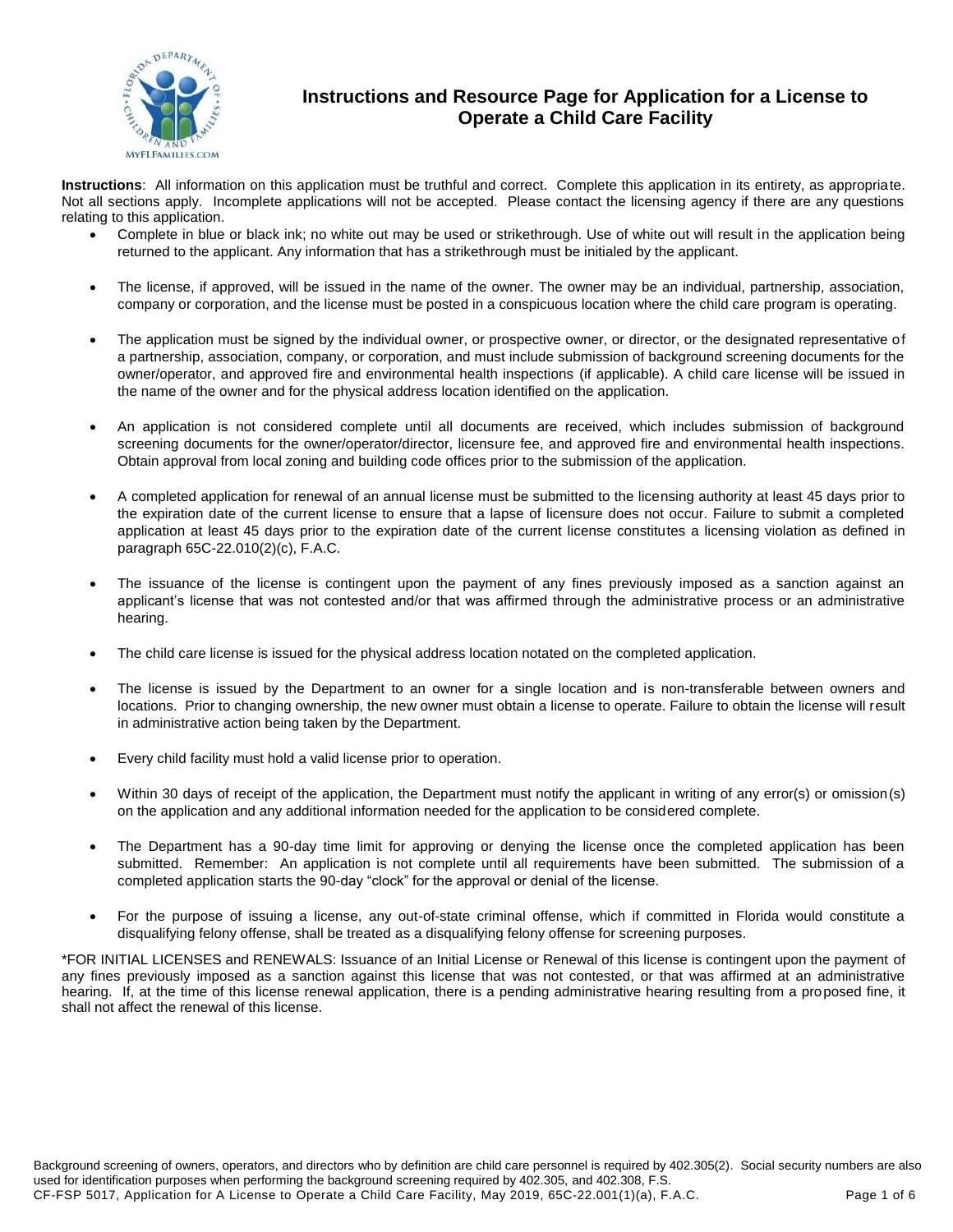

### **APPLICATION FOR A LICENSE TO OPERATE A CHILD CARE FACILITY**

### **PLEASE TYPE OR PRINT LEGIBLY USING BLUE OR BLACK INK**

**Instructions:** All information on this application must be truthful and correct. Complete this application in its entirety, as appropriate. Not all sections apply. Incomplete applications will not be accepted. Please contact the licensing agency if there are any questions relating to this application.

**\*FOR LICENSE RENEWALS ONLY:** Renewal of this license is contingent upon the payment of any fines previously imposed as a sanction against this license that was not contested, or that was affirmed at an administrative hearing. If, at the time of this license renewal application, there is a pending administrative hearing resulting from a proposed fine, it shall not affect the renewal of this license.

| PART 1: PROGRAM INFORMATION (THIS SECTION MUST BE COMPLETED IN ITS ENTIRETY)    |                                                                    |                            |              |              |              |                                   |
|---------------------------------------------------------------------------------|--------------------------------------------------------------------|----------------------------|--------------|--------------|--------------|-----------------------------------|
| Application Type (Choose<br>$\Box$ Initial<br>One):<br>License                  | □ *Renewal Year _____ □ Change of Ownership □ Revision of Existing |                            |              |              |              |                                   |
| Name of Facility as it is to appear on license:                                 |                                                                    |                            |              |              |              | Telephone Number (including area  |
|                                                                                 |                                                                    |                            |              | code):       |              |                                   |
|                                                                                 |                                                                    |                            |              |              |              |                                   |
|                                                                                 |                                                                    |                            |              |              |              | Alternate Telephone Number:       |
| Street Address of Facility (physical address):                                  |                                                                    | City:                      |              | County:      |              | Zip Code:                         |
| Mailing Address of Facility, if different (include city and zip code):          |                                                                    |                            |              |              |              |                                   |
| E-Mail Address:                                                                 |                                                                    |                            |              |              |              | Fax Number (including area code): |
|                                                                                 |                                                                    |                            |              |              |              |                                   |
| Is this facility located in or adjacent to the                                  | If yes, all household members must be identified, and              |                            |              |              |              | Maximum Capacity:                 |
| home of the owner/operator? □ Yes                                               | background screening completed. Please attach a list               |                            |              |              |              |                                   |
| $\Box$ No<br>Days and Hours of Operation - please check AM or PM as applicable: | of family members with their names and dates of birth.             |                            |              |              |              |                                   |
| Monday<br>Tuesday                                                               | Wednesday                                                          | Thursday                   | Friday       | Saturday     |              | Sunday                            |
| $\Box$ 24 hour care<br>$\Box$ AM<br>$\Box$ AM                                   | $\neg$ AM                                                          | $\neg$ AM                  | $\neg$ AM    |              | $\square$ AM | $\neg$ AM                         |
| $\square$ PM<br>$\Box$ PM<br>Opening Time: ____                                 | ไPM                                                                | 1PM                        | $\neg$ PM    |              | ]PM          | $\neg$ PM                         |
| $\Box$ AM<br>$\Box$ AM                                                          | $\neg$ AM                                                          | 7AM                        | $\neg$ AM    |              | $\Box$ AM    | $\Box$ AM                         |
| $\square$ PM<br>$\neg$ PM<br>Closing Time:                                      | $\square$ PM                                                       | <b>TPM</b>                 | $\square$ PM |              | $\square$ PM | $\neg$ PM                         |
| School Year Only<br>Months of Operation: O                                      | $\Box$ 12 months                                                   | Other                      |              |              |              |                                   |
| <b>Program Designations:</b>                                                    |                                                                    |                            |              |              |              |                                   |
| Head Start <sup>1</sup><br>Faith Based □                                        | Urban Zone $\square$                                               | Public/Non-Public School □ | VPK          |              |              | School Readiness I                |
| Check all service options that apply:                                           |                                                                    |                            |              |              |              |                                   |
| Full Day<br><b>Half Day</b><br>Drop-In                                          | <b>Night Care</b>                                                  | <b>Before School</b>       |              | After School |              | Weekend                           |
| Infant Care (0-1)<br><b>Food Served</b>                                         |                                                                    | Transportation             |              |              |              |                                   |

Background screening of owners, operators, and directors who by definition are child care personnel is required by 402.305(2). Social security numbers are also used for identification purposes when performing the background screening required by 402.305, and 402.308, F.S.

CF-FSP 5017, Application for A License to Operate a Child Care Facility, May 2019, 65C-22.001(1)(a), F.A.C. **Page 2 of 6** 

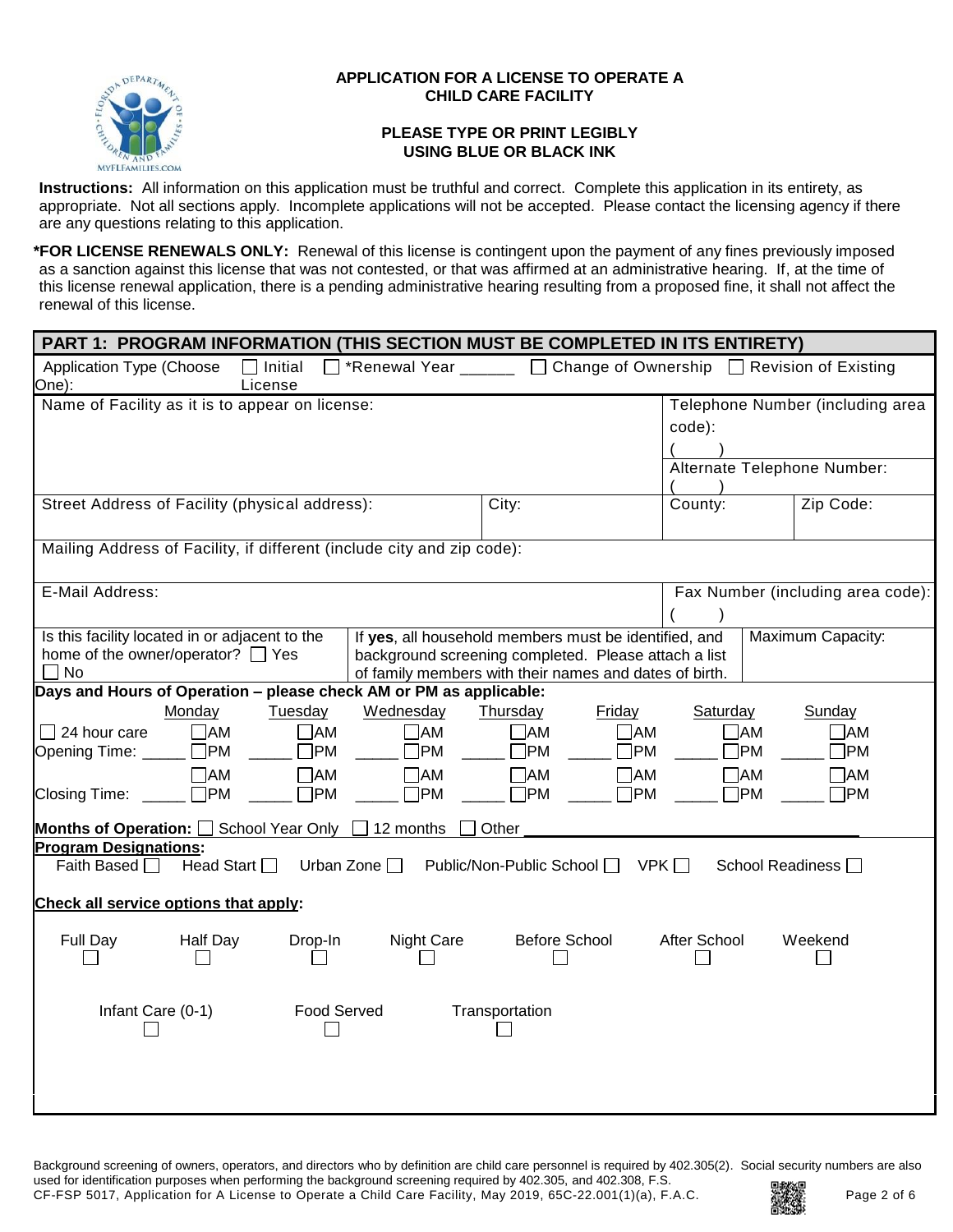| PART 2: OWNERSHIP TYPE (CHECK ONE)      |                                                                                                          |                                            |  |  |
|-----------------------------------------|----------------------------------------------------------------------------------------------------------|--------------------------------------------|--|--|
| Individual Ownership - Not incorporated | <b>Individual Owner</b>                                                                                  | <b>Complete Sections</b><br>A and F        |  |  |
| Corporation                             | <b>Corporation Documentation required</b>                                                                | <b>Complete Sections</b><br><b>B</b> and F |  |  |
| Limited Liability Company (LLC)         | <b>LLC Documentation required</b>                                                                        | <b>Complete Sections</b><br>C and F        |  |  |
| Partnership - Not Incorporated          | Partnership Documentation required                                                                       | <b>Complete Sections</b><br>D and F        |  |  |
| Other Entity - Not Incorporated         | e.g. School Board, Local Government Before & After<br>School programs, Parks and Recreation, Faith Based | <b>Complete Sections</b><br>E and F        |  |  |

| SECTION A: INDIVIDUAL OWNERSHIP - NOT INCORPORATED (Special Instructions: One owner) |                                 |        |           |  |
|--------------------------------------------------------------------------------------|---------------------------------|--------|-----------|--|
| Name (First Middle and or Maiden Last):                                              |                                 |        |           |  |
| Date of Birth:                                                                       | <b>Social Security Number*:</b> |        |           |  |
| Home Address:                                                                        | City:                           | State: | Zip Code: |  |
| Telephone Number (including area code):                                              |                                 |        |           |  |

| SECTION B: CORPORATION (Special Instructions: Upon initial application for child care licensure, attach Articles of<br><b>Incorporation</b> , which must include the names, the title/office, address, and telephone number for each member of the Board of Directors.<br>Also attach the name and telephone number of the corporation's registered agent. Failure to continuously maintain a registered office and/or<br>registered agent in Florida is grounds for revocation of this license. For RENEWAL applications for child care licensure attach a current copy<br>of Certificate of Status/Certificate of Authorization from the Department of State available through SunBiz.org.) |        |           |              |                                         |        |                                                                                  |
|-----------------------------------------------------------------------------------------------------------------------------------------------------------------------------------------------------------------------------------------------------------------------------------------------------------------------------------------------------------------------------------------------------------------------------------------------------------------------------------------------------------------------------------------------------------------------------------------------------------------------------------------------------------------------------------------------|--------|-----------|--------------|-----------------------------------------|--------|----------------------------------------------------------------------------------|
| Name of Corporation:                                                                                                                                                                                                                                                                                                                                                                                                                                                                                                                                                                                                                                                                          |        |           |              | Corporate and FEIN #:                   |        |                                                                                  |
| <b>Address of Corporation:</b>                                                                                                                                                                                                                                                                                                                                                                                                                                                                                                                                                                                                                                                                |        |           |              | Incorporated in which State?            |        |                                                                                  |
|                                                                                                                                                                                                                                                                                                                                                                                                                                                                                                                                                                                                                                                                                               |        |           |              |                                         |        | If out of state, is the corporation registered in the State of                   |
|                                                                                                                                                                                                                                                                                                                                                                                                                                                                                                                                                                                                                                                                                               |        |           | Florida?     |                                         |        |                                                                                  |
|                                                                                                                                                                                                                                                                                                                                                                                                                                                                                                                                                                                                                                                                                               |        |           | application. |                                         |        | <b>Yes</b> $\Box$ <b>No</b> $\Box$ If no, please register prior to submitting an |
| City:                                                                                                                                                                                                                                                                                                                                                                                                                                                                                                                                                                                                                                                                                         | State: | Zip Code: |              | Telephone Number (including area code): |        |                                                                                  |
| <b>Designated Corporate Representative:</b>                                                                                                                                                                                                                                                                                                                                                                                                                                                                                                                                                                                                                                                   |        |           |              | Date of Birth:                          |        | Social Security Number*:                                                         |
|                                                                                                                                                                                                                                                                                                                                                                                                                                                                                                                                                                                                                                                                                               |        |           |              |                                         |        |                                                                                  |
| Home Address:                                                                                                                                                                                                                                                                                                                                                                                                                                                                                                                                                                                                                                                                                 |        |           | City:        |                                         | State: | Zip Code:                                                                        |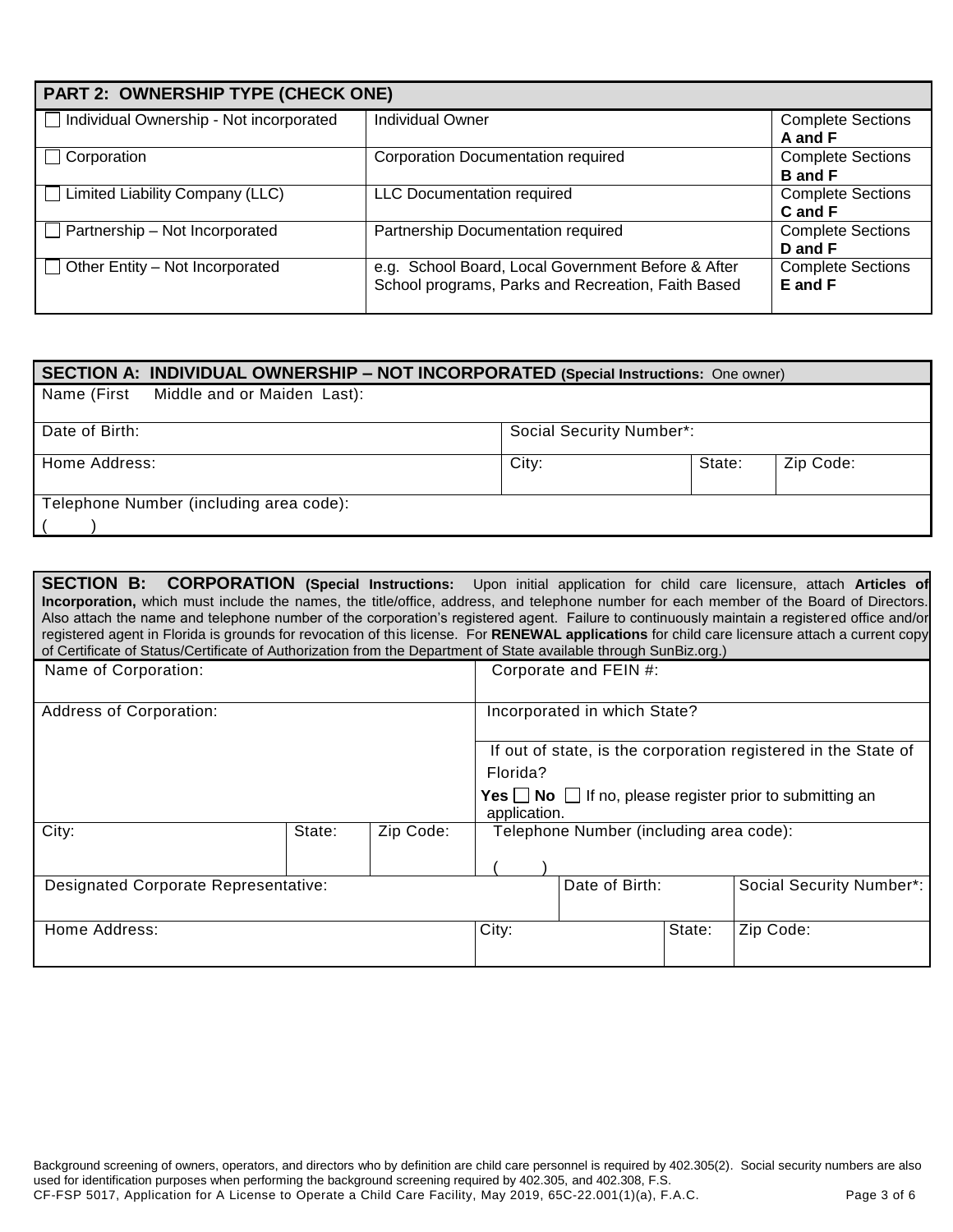| SECTION C: LIMITED LIABILITY COMPANY (Special Instructions: Upon initial application for child care licensure, attach<br>Articles of Organization, which must include the names, the title/office, address, and telephone number for each member of the Company.<br>Also attach the name and telephone number of the corporation's registered agent. Failure to continuously maintain a registered office and/or<br>registered agent in Florida is grounds for revocation of this license. For RENEWAL applications for child care licensure attach a current copy<br>of Certificate of Status/Certificate of Authorization from the Department of State available through SunBiz.org.) |        |           |              |                                         |        |                                                                                  |
|-----------------------------------------------------------------------------------------------------------------------------------------------------------------------------------------------------------------------------------------------------------------------------------------------------------------------------------------------------------------------------------------------------------------------------------------------------------------------------------------------------------------------------------------------------------------------------------------------------------------------------------------------------------------------------------------|--------|-----------|--------------|-----------------------------------------|--------|----------------------------------------------------------------------------------|
| Name of Company:                                                                                                                                                                                                                                                                                                                                                                                                                                                                                                                                                                                                                                                                        |        |           |              | Corporate and FEIN #:                   |        |                                                                                  |
| Address of Company:                                                                                                                                                                                                                                                                                                                                                                                                                                                                                                                                                                                                                                                                     |        |           |              | Organized in which State?               |        |                                                                                  |
|                                                                                                                                                                                                                                                                                                                                                                                                                                                                                                                                                                                                                                                                                         |        |           |              |                                         |        | If out of state, is the corporation registered in the State of                   |
|                                                                                                                                                                                                                                                                                                                                                                                                                                                                                                                                                                                                                                                                                         |        |           | Florida?     |                                         |        | <b>Yes</b> $\Box$ <b>No</b> $\Box$ If no, please register prior to submitting an |
|                                                                                                                                                                                                                                                                                                                                                                                                                                                                                                                                                                                                                                                                                         |        |           | application. |                                         |        |                                                                                  |
| City:                                                                                                                                                                                                                                                                                                                                                                                                                                                                                                                                                                                                                                                                                   | State: | Zip Code: |              | Telephone Number (including area code): |        |                                                                                  |
|                                                                                                                                                                                                                                                                                                                                                                                                                                                                                                                                                                                                                                                                                         |        |           |              |                                         |        |                                                                                  |
| <b>Designated Company Representative:</b>                                                                                                                                                                                                                                                                                                                                                                                                                                                                                                                                                                                                                                               |        |           |              | Date of Birth:                          |        | Social Security Number*:                                                         |
|                                                                                                                                                                                                                                                                                                                                                                                                                                                                                                                                                                                                                                                                                         |        |           |              |                                         |        |                                                                                  |
| Home Address:                                                                                                                                                                                                                                                                                                                                                                                                                                                                                                                                                                                                                                                                           |        |           | City:        |                                         | State: | Zip Code:                                                                        |
|                                                                                                                                                                                                                                                                                                                                                                                                                                                                                                                                                                                                                                                                                         |        |           |              |                                         |        |                                                                                  |
| SECTION D: PARTNERSHIP - NOT INCORPORATED (Special Instructions: Attach a copy of the Partnership Agreement<br>annually. Attach additional sheets as applicable if more than two partners.)                                                                                                                                                                                                                                                                                                                                                                                                                                                                                             |        |           |              |                                         |        |                                                                                  |
| Partner #1 (First<br>Middle (Maiden)                                                                                                                                                                                                                                                                                                                                                                                                                                                                                                                                                                                                                                                    |        | Last):    |              |                                         |        |                                                                                  |
| Date of Birth:                                                                                                                                                                                                                                                                                                                                                                                                                                                                                                                                                                                                                                                                          |        |           |              | Social Security Number*:                |        |                                                                                  |
| Home Address (street address):                                                                                                                                                                                                                                                                                                                                                                                                                                                                                                                                                                                                                                                          |        |           | City:        |                                         | State: | Zip Code:                                                                        |
| Telephone Number (including area code):                                                                                                                                                                                                                                                                                                                                                                                                                                                                                                                                                                                                                                                 |        |           |              |                                         |        |                                                                                  |
| Middle (Maiden)<br>Partner #2 (First                                                                                                                                                                                                                                                                                                                                                                                                                                                                                                                                                                                                                                                    |        | Last):    |              |                                         |        |                                                                                  |
|                                                                                                                                                                                                                                                                                                                                                                                                                                                                                                                                                                                                                                                                                         |        |           |              |                                         |        |                                                                                  |
| Date of Birth:                                                                                                                                                                                                                                                                                                                                                                                                                                                                                                                                                                                                                                                                          |        |           |              | Social Security Number*:                |        |                                                                                  |
| Home Address (street address):                                                                                                                                                                                                                                                                                                                                                                                                                                                                                                                                                                                                                                                          |        |           | City:        |                                         | State: | Zip Code:                                                                        |
| Telephone Number (including area code):                                                                                                                                                                                                                                                                                                                                                                                                                                                                                                                                                                                                                                                 |        |           |              |                                         |        |                                                                                  |
|                                                                                                                                                                                                                                                                                                                                                                                                                                                                                                                                                                                                                                                                                         |        |           |              |                                         |        |                                                                                  |

| SECTION E: OTHER ENTITY - NOT INCORPORATED (Special Instructions: These are programs operated by School<br>Boards or city/county municipalities, before and after school programs, faith-based programs and other non-incorporated entities.) |                             |        |           |
|-----------------------------------------------------------------------------------------------------------------------------------------------------------------------------------------------------------------------------------------------|-----------------------------|--------|-----------|
| Name of Entity:                                                                                                                                                                                                                               |                             |        |           |
| Entity's Designated Representative (First                                                                                                                                                                                                     | Middle and or Maiden Last): |        |           |
| Address of Entity (Street Address):                                                                                                                                                                                                           | City:                       | State: | Zip Code: |
| Telephone Number (including area code):                                                                                                                                                                                                       |                             |        |           |

Background screening of owners, operators, and directors who by definition are child care personnel is required by 402.305(2). Social security numbers are also used for identification purposes when performing the background screening required by 402.305, and 402.308, F.S.

CF-FSP 5017, Application for A License to Operate a Child Care Facility, May 2019, 65C-22.001(1)(a), F.A.C. Page 4 of 6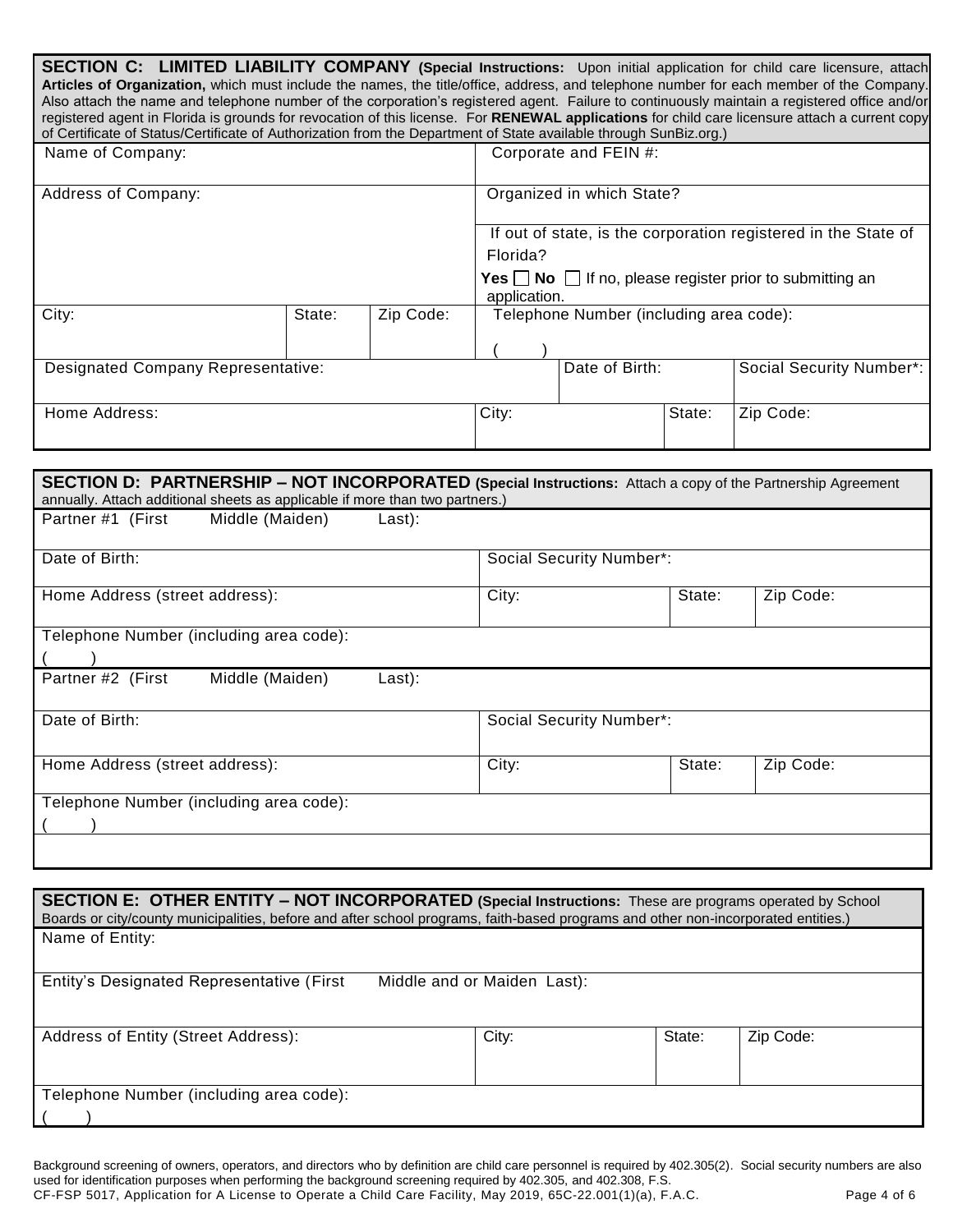| <b>SECTION F: ON-SITE DIRECTOR INFORMATION – To be completed by all applicants (Special Instructions: An On-site</b>                                |
|-----------------------------------------------------------------------------------------------------------------------------------------------------|
| Director holds a Director Credential, is responsible for the day-to-day operation of the facility and is required to be on-site for the majority of |
| operating hours. A Multi-Site Director holds a Director Credential and supervises multiple before-school and after-school programs for a            |
| single organization as follows: (a) Three sites regardless of the number of children enrolled or (b) More than three sites if the combined          |
| number of children does not exceed 350.)                                                                                                            |
|                                                                                                                                                     |

| (First, Middle and/or Maiden, Last)<br>Name: |                                                               |        |           |
|----------------------------------------------|---------------------------------------------------------------|--------|-----------|
| Date of Birth:                               | Social Security Number*:                                      |        |           |
| Home Address:                                | City:                                                         | State: | Zip Code: |
| Cell Phone Number (including area code):     | If applicable, name of Multi-Site Programs and<br>enrollment: |        |           |

# **PART 3: ATTESTATION (To be completed by all applicants)**

Has the owner, applicant, or director ever had a license denied, revoked, or suspended in any state or jurisdiction, been the subject of a disciplinary action, or been fined while employed in a child care facility?  $\Box$  Yes  $\Box$  No If yes, please explain: (attach additional sheet(s) if necessary)

I hereby attest that the information contained in this section is truthful and correct under penalty of perjury.

initial control of the control of the control of the control of the control of the control of the control of t

Have you or anyone identified as a party to ownership ever held a license (child care, foster care, cosmetology, etc.) with any state agency in any capacity other than a driver's license?

 $\Box$  Yes  $\Box$  No If yes, where, what type of license, license number, and under what name?

Pursuant to section 402.3054, F.S., child enrichment service providers shall be of good moral character based upon screening, using level 2 standards in Chapter 435, F.S. If this facility utilizes a child enrichment service provider, it is the responsibility of the director to ensure that the child enrichment service provider is screened accordingly, and parents/guardians provide written consent before a child may participate in activities conducted by the child enrichment service provider.

The Health Insurance Portability and Accountability Act (HIPAA) requires that personally identifiable health information must be protected from disclosure and maintained in a manner to prevent inadvertent disclosure to the public and to otherwise assure the privacy of such information. Your signature on this application indicates that you agree to comply with the requirements of HIPAA by protecting the confidentiality of employee and children's health records in your possession.

In accordance with 402.319(3), F.S., each child care facility must annually submit an affidavit of compliance with the provisions of s. 39.201, F.S., regarding the requirements of a mandated reporter. By signing below, I \_\_\_\_\_\_\_\_\_\_\_\_\_\_\_, Applicant of \_\_\_\_\_\_\_\_\_\_\_\_\_\_\_\_\_\_\_\_\_\_\_\_\_\_\_\_\_\_\_\_ Child Care Facility, do hereby affirm that all child care personnel are in compliance with s. 39.201, F.S.

Pursuant to section 435.05(3), F.S., each employer must attest via signed attestation compliance with the provisions of Chapter 435, F.S., regarding the statutory requirements for background screening. By signing below, I Applicant of **Exercic Contract Contract Contract Care** Facility, do hereby attest under penalty of perjury that all child care personnel are in compliance with the provisions of Chapter 435, F.S.

\_\_\_\_\_\_\_\_\_\_\_\_\_\_\_\_\_\_\_\_\_\_\_\_\_\_\_\_\_\_\_\_\_\_\_\_\_\_\_\_\_\_\_\_\_\_ \_\_\_\_\_\_\_\_\_\_\_\_\_\_ Signature of Applicant Date Date Date Date Date